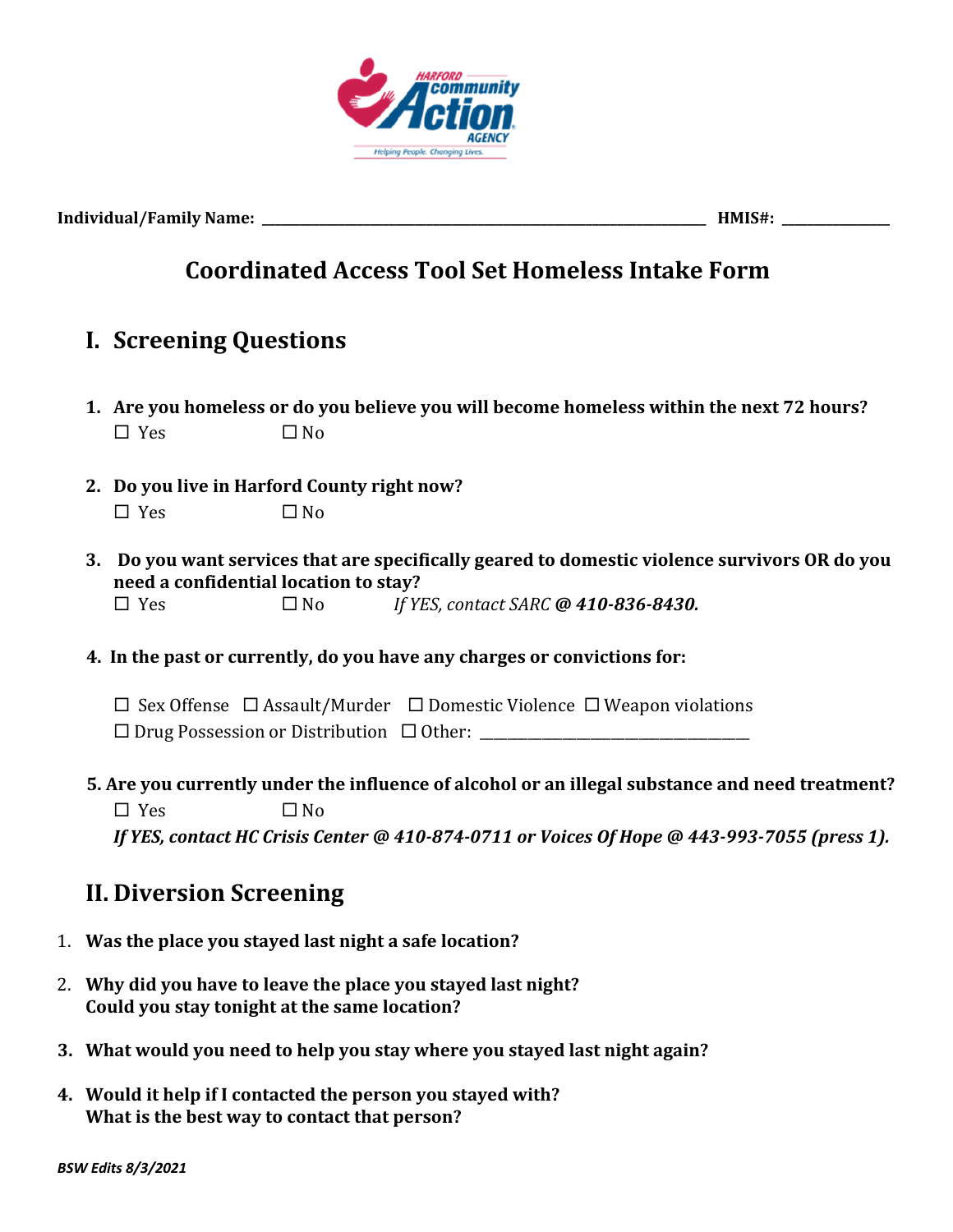

### **Harford Community Action Agency, Inc.**

1321-B Woodbridge Station Way, Edgewood, MD 21040 Main Agency Phone: 410-612-9909 • Fax: 443-372-5695 Supportive Services Program Fax • 443-456-3631 **www.harfordcaa.org**

### **UNIVERSAL PROGRAM APPLICATION**

| Name                           |                                                                          |               |                                                                                   | <b>Home Phone Number</b>                                                                                                    |                                                                  |
|--------------------------------|--------------------------------------------------------------------------|---------------|-----------------------------------------------------------------------------------|-----------------------------------------------------------------------------------------------------------------------------|------------------------------------------------------------------|
| <b>Address</b>                 |                                                                          |               |                                                                                   |                                                                                                                             |                                                                  |
|                                |                                                                          |               |                                                                                   | <b>Other Phone Number</b>                                                                                                   |                                                                  |
| City                           | <b>State</b>                                                             | Zip           |                                                                                   |                                                                                                                             |                                                                  |
| <b>Check one that applies:</b> | [ ] Renter                                                               |               |                                                                                   | [] Homeowner [] Homeless [] Other                                                                                           |                                                                  |
| <b>Check one that applies:</b> |                                                                          | [ ] Apartment |                                                                                   |                                                                                                                             | [ ] Townhouse [ ] Single Family Home [ ] Mobile Home [ ] Shelter |
|                                |                                                                          |               |                                                                                   | Do you receive reduced rent through help from HUD or Subsidized Housing (Section 8)? [ ] YES [ ] NO                         |                                                                  |
|                                | Is Heat included in your rent? [ ] YES [ ] NO                            |               |                                                                                   |                                                                                                                             |                                                                  |
|                                |                                                                          |               |                                                                                   | Do you receive Food Stamps? [ ] YES [ ] NO If YES, how much do you receive \$                                               |                                                                  |
|                                |                                                                          |               | Are you or anyone in your family unemployed? [ ] YES [ ] NO _____________________ |                                                                                                                             |                                                                  |
|                                | Do you or anyone in your household need any of the following assistance? |               |                                                                                   |                                                                                                                             |                                                                  |
|                                |                                                                          |               |                                                                                   | [ ] Energy Assistance [ ] SNAP [ ] Rapid Rehousing [ ] Shelter Placement [ ] Food Education/Classes [ ] Eviction Prevention |                                                                  |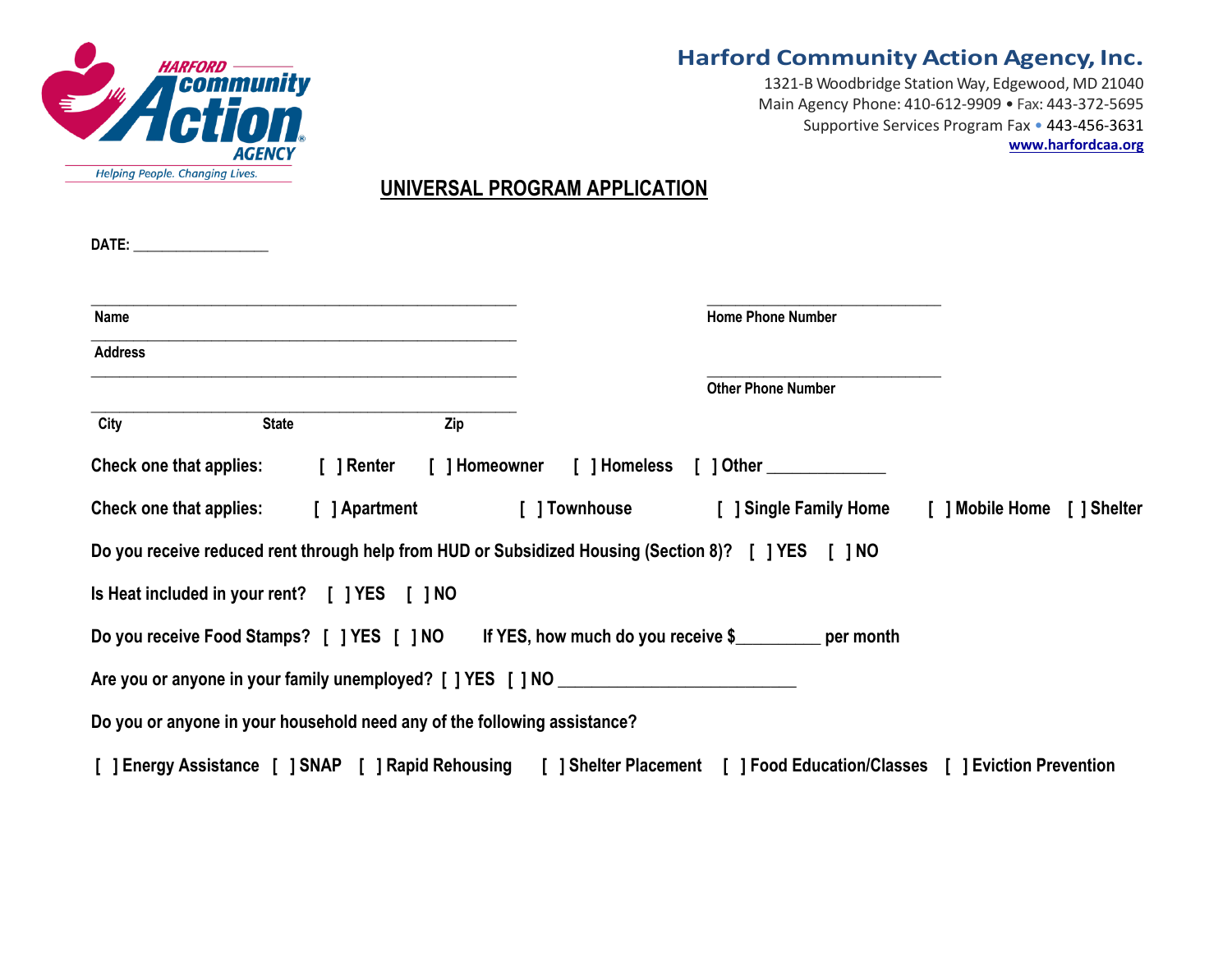### TOTAL NUMBER OF HOUSEHOLD MEMBERS:

In spaces below, please fill in ALL household members. List yourself first.

Please use the following choices for "RACE":

1. American Indian/Alaskan Native

3. Black/African American 6. Other

4. Multi-Race 7. White

2. Asian 6. Native Hawaiian/Pacific Islander

| First and Last Name | Social Security<br>Number | Date of<br><b>Birth</b> | Relationship<br>to<br>Applicant | Sex<br>M/F | Race<br>Code | Hispanic/<br>Latino<br>Yes/No | Marital<br>Status | Disabled<br>Yes/No | Citizen<br>Yes/No | Veteran<br>Yes/No | Highest<br>Level of<br>Education | Type of<br>Health<br>Insurance | Type of<br>Income |
|---------------------|---------------------------|-------------------------|---------------------------------|------------|--------------|-------------------------------|-------------------|--------------------|-------------------|-------------------|----------------------------------|--------------------------------|-------------------|
|                     |                           |                         |                                 |            |              |                               |                   |                    |                   |                   |                                  |                                |                   |
|                     |                           |                         |                                 |            |              |                               |                   |                    |                   |                   |                                  |                                |                   |
|                     |                           |                         |                                 |            |              |                               |                   |                    |                   |                   |                                  |                                |                   |
|                     |                           |                         |                                 |            |              |                               |                   |                    |                   |                   |                                  |                                |                   |
|                     |                           |                         |                                 |            |              |                               |                   |                    |                   |                   |                                  |                                |                   |
|                     |                           |                         |                                 |            |              |                               |                   |                    |                   |                   |                                  |                                |                   |
| Client Agrooment    |                           |                         |                                 |            |              |                               |                   |                    |                   |                   |                                  |                                |                   |

#### **Client Agreement:**

I declare that the information I have provided Harford Community Action Agency (HCAA) is true, correct and complete. I understand that when this application is signed, permission is given to the HCAA to check all household income, bank accounts, housing expenses, insurance, and other benefits.

If I currently receive or have ever received benefits from the programs administered by the Harford County Department of Social Services (DSS), by signing this application, I give permission to the DSS to share with HCAA any information in my DSS case file needed to complete this application. Such information includes, but is not limited to, household members, income, expenses, resources, child support payments, etc.

I acknowledge that my application information will be stored digitally in the agency database: CAP60. This information will be maintained with the utmost confidentiality, and only HCAA staff will have access to individual files within the database.

Maryland law protects against fraud. Punishment can occur for not telling the truth when applying for assistance from any HCAA program.

Harford Community Action Agency, Inc. prohibits discrimination in all its programs and activities on the basis of race, color, national origin, sex, religion, age, disability, political beliefs, sexual orientation, or marital or family status.

#### **Grievance Process:**

If the client wishes to file a grievance, they may do so in writing to the Executive Director stating the situation and their concerns.

The Executive Director must set up an appointment with the client within 14 days of receipt of the letter of grievance to discuss the grievance and reach a solution.

\_\_\_\_\_\_\_\_\_\_\_\_\_\_\_\_\_\_\_\_\_\_\_\_\_\_\_\_\_\_\_\_\_\_\_\_\_\_\_\_\_\_\_\_\_\_\_\_\_ \_\_\_\_\_\_\_\_\_\_\_\_\_\_\_\_\_\_\_ \_\_\_\_\_\_\_\_\_\_\_\_\_\_\_\_\_\_\_\_\_\_\_\_\_\_\_\_\_\_\_\_\_\_\_\_\_\_\_\_\_\_\_\_\_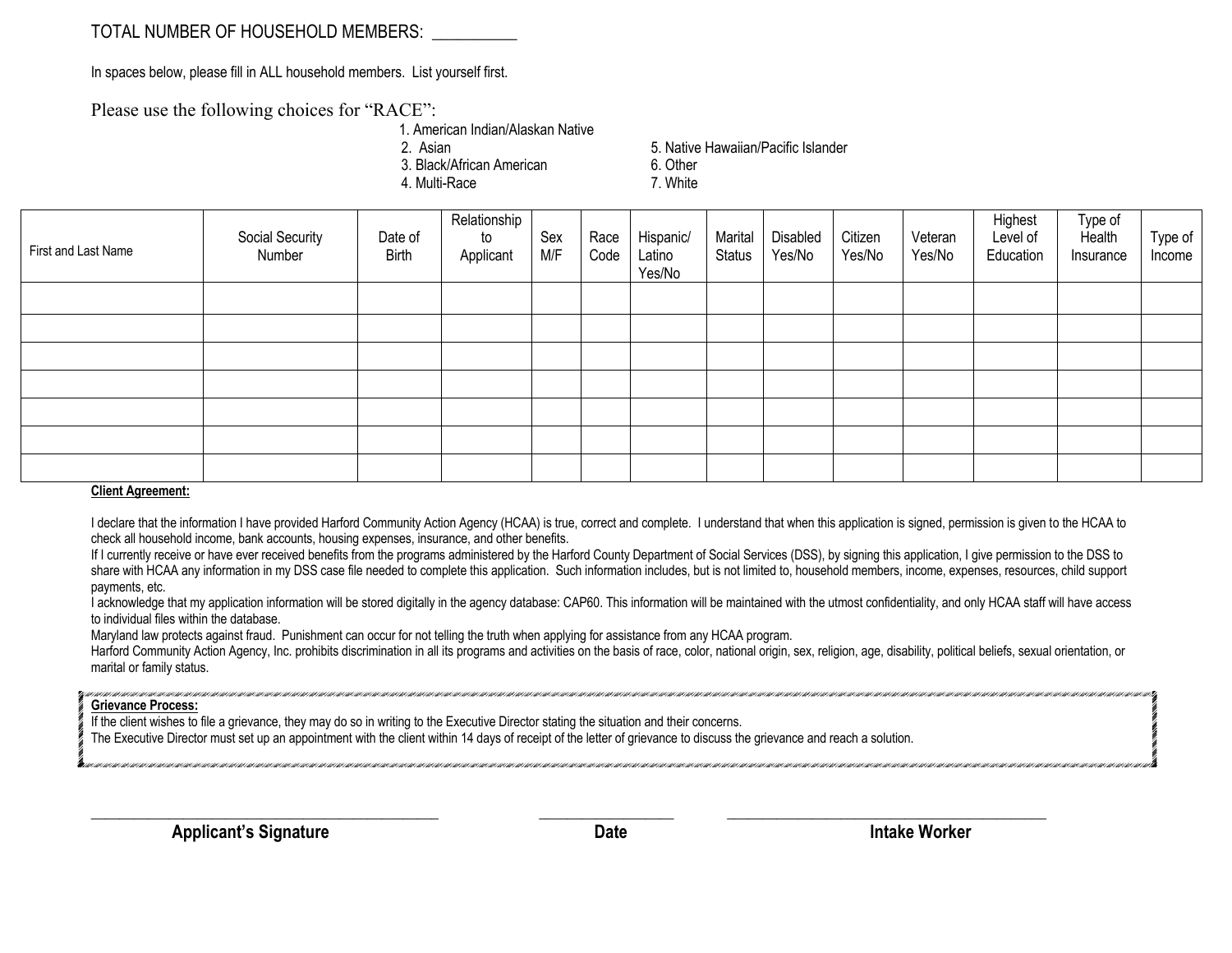

#### **CLIENT ELIGIBILITY, RIGHTS AND RESPONSIBILITIES**

*Please initial each statement to show you have read and understand.*

#### **Client Eligibility**

- ― All persons, regardless of race, ethnicity, color, creed, religious belief, political opinion, orientation, gender, age, national origin or health status are eligible for this program.
- ― Only Harford County residents are eligible for housing assistance, rental assistance, security deposit or water bill needs.
- ― The applicant must provide the following documentation:
	- o Harford County court-ordered eviction notice or landlord ledger.
	- o Photo ID for head of household.
	- o Social Security cards for all members of household.
	- o Proof of income for all members of household over 18 for the last 30 days (earned income, SSA, child support, TCA & unemployment).
- ― Applicants are not eligible if they have used SSP programs in the last 12 months. SSP Director must approve all services and payments for duplicated households.

#### **Client Rights**

- ― Clients have the right to be treated with dignity, respect and fair treatment regardless of race, ethnicity, color, creed, religious belief, political opinion, orientation, gender, age, national origin or health status.
- ― Clients have the right to have their information kept confidential.
- ― Clients have the right to participate in their goal-setting and plan of action.
- ― Clients have the right to the delivery of services in a competent and considerate manner.
- ― Clients have the right to be considered the expert in their own life experience.
- ― Clients have the right to file a grievance with the Executive Director if any of these rights are not met, and contact information will be provided upon request.

#### **Client Responsibilities**

- ― Clients have the responsibility to treat staff and other clients with dignity and respect including respecting the privacy of others.
- ― Clients have the responsibility to supply reasonably requested information related to your receipt of services.
- ― Clients have the responsibility to participate actively in the delivery of services, including updating contact information immediately upon experiencing a change.
- ― Clients have the responsibility to inform staff of any medical condition, disability or cultural need that requires our awareness or accommodation in providing service.
- ― Clients have the responsibility to keep all appointments and to attend them on time. Should an issue arise that prevents attendance, the client has the responsibility to give 24-hour notice of a cancellation and to reschedule.

**By signing this form, you acknowledge that you have read, understand and agree to abide by our eligibility requirements, rights and responsibilities. To assure the safety of all clients and staff, HCAA has the right to refuse services to households who happen to engage in behavior that can be defined under the following: Any threats, abusive language or behavior, or any other disruptive behavior (inappropriate gestures or comments, verbal abuse, intimidation, etc.) may be grounds for immediate exit from HCAA programs and future assistance. NOTE: Joking about violence of any sort is considered inappropriate and will not be tolerated.**

\_\_\_\_\_\_\_\_\_\_\_\_\_\_\_\_\_\_\_\_\_\_\_\_\_\_\_\_\_\_\_\_\_\_\_\_ \_\_\_\_\_\_\_\_\_\_\_\_\_\_\_\_\_\_\_\_\_\_\_\_\_\_\_\_\_\_\_\_\_\_ \_\_\_\_\_\_\_\_\_\_\_\_\_

**BSW Edited 8/3/2021.**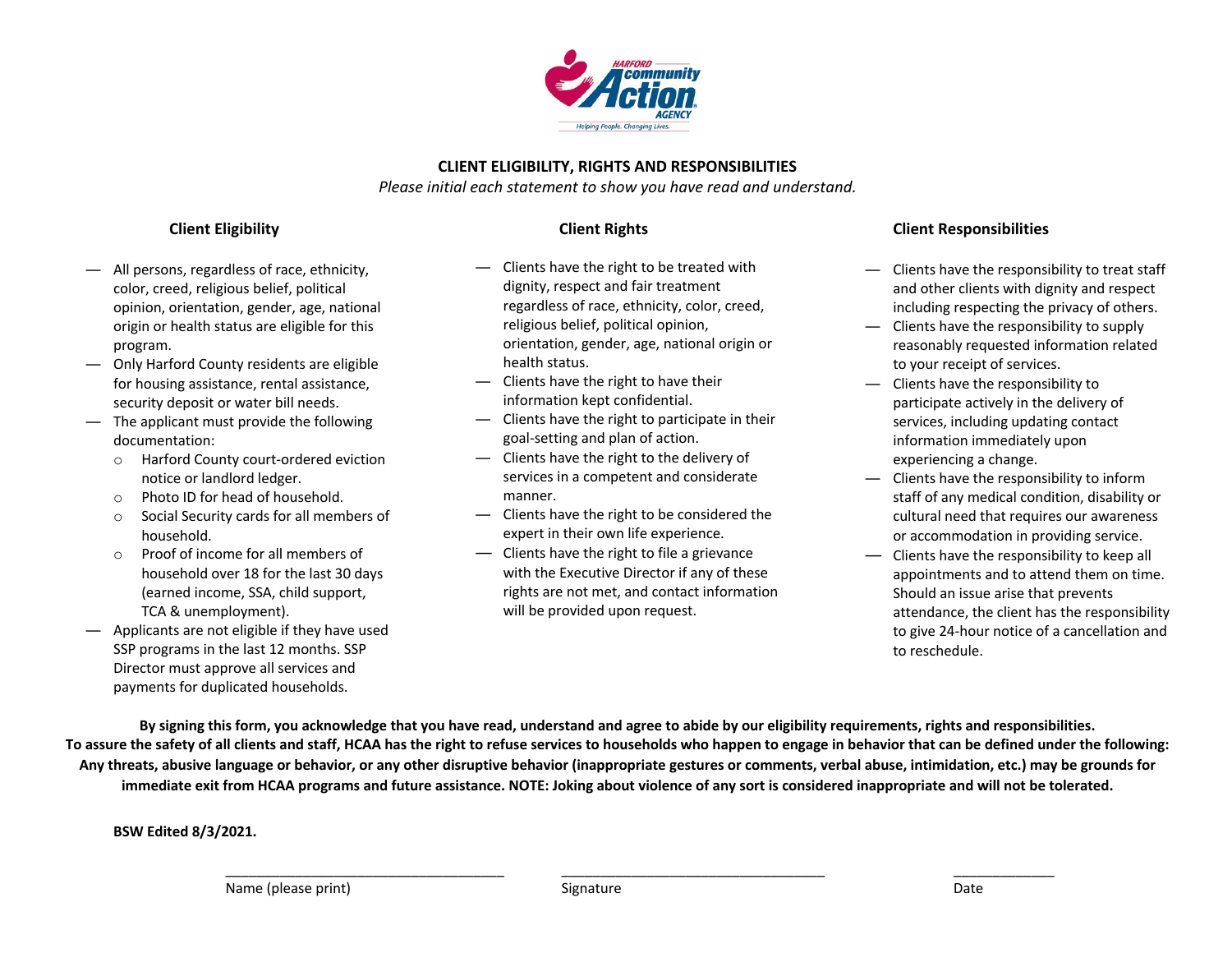

# **Harford Community Action Agency, Inc.**

1321-B Woodbridge Station Way, Edgewood, MD 21040 Phone: 410-612-9909 • Fax: 443-372-5695 1010 Gateway Road, Edgewood, MD 21040 Phone: 443-456-3629 • Fax: 443-456-3631 **www.harfordcaa.org**

#### **Harford County Continuum of Care Consent to Participate Homeless Management Information System (HMIS) and CAP60**

The Harford County Continuum of Care administers a computerized record keeping system that captures information about people experiencing homelessness, including their service needs. This agency uses HMIS and CAP60 as their data management tools to collect information on the clients they serve and the services they provide.

The HMIS system benefits you because you may not have to complete an additional intake interview should you need services from a collaborating agency that also uses HMIS. The information shared with one or more collaborating agencies will be used to help you access services such as emergency assistance, shelter, and transitional housing. Your written consent allows this agency to share your intake information with other collaborating agencies to better serve you.

The information that you share with this agency will be used to help you access services that will help you obtain and maintain permanent housing. The information that you provide, combined with that provided by others, will be used, without any identifying information, for reporting requirements and advocacy.

This agency has an interagency sharing agreement with several collaborating agencies regarding individuals that are served by both agencies. These agencies also have an agreement with the Harford County Continuum of Care and have completed security procedures regarding the protection and sharing of your data. These agencies may also use your information, without any identifying information, for reporting requirements and advocacy.

Harford Community Action Agency (HCAA) uses CAP60, a database designed to provide a comprehensive set of resources to our program participants. We use this system to communicate internally and provide referrals to other programs for which you may qualify. We also use referral forms to guide agency staff in best assisting you beyond a single department.

Additionally, we work with outside agencies to present additional service options to each household with whom we work.

| . .          | <b>CONSENT</b> |
|--------------|----------------|
| (Print Name) | DO NOT CONSENT |

to have information (demographic, residential, employment, income, military, legal, services, and goals and outcomes) that I provided in intake interviews to staff at **Harford Community Action Agency** to be shared electronically with other departments within the Agency and with collaborating agencies in the Continuum of Care for use in providing comprehensive services.

#### MEDICAL, MENTAL HEALTH and SUBSTANCE USE HISTORY SHARING AUTHORIZATION

|              | <b>CONSENT</b> |
|--------------|----------------|
| (Print Name) | DO NOT CONSENT |

to have information (medical, mental health, and substance use history) that I provided in intake interviews to staff at **Harford Community Action Agency** to be shared electronically with other departments within the Agency and with collaborating agencies for use in providing the most comprehensive services possible. Agencies are responsible for being aware of HIPAA compliance and federal regulations governing Confidentiality and Drug Abuse Patient Records (42 CFR part 2), and the Maryland Confidentiality of Medical Records Act (MCMRA) when sharing information.

 $\mathcal{L}_\mathcal{L} = \mathcal{L}_\mathcal{L} = \mathcal{L}_\mathcal{L} = \mathcal{L}_\mathcal{L} = \mathcal{L}_\mathcal{L} = \mathcal{L}_\mathcal{L} = \mathcal{L}_\mathcal{L} = \mathcal{L}_\mathcal{L} = \mathcal{L}_\mathcal{L} = \mathcal{L}_\mathcal{L} = \mathcal{L}_\mathcal{L} = \mathcal{L}_\mathcal{L} = \mathcal{L}_\mathcal{L} = \mathcal{L}_\mathcal{L} = \mathcal{L}_\mathcal{L} = \mathcal{L}_\mathcal{L} = \mathcal{L}_\mathcal{L}$ 

(Participant Signature) Date Staff Signature Date Date